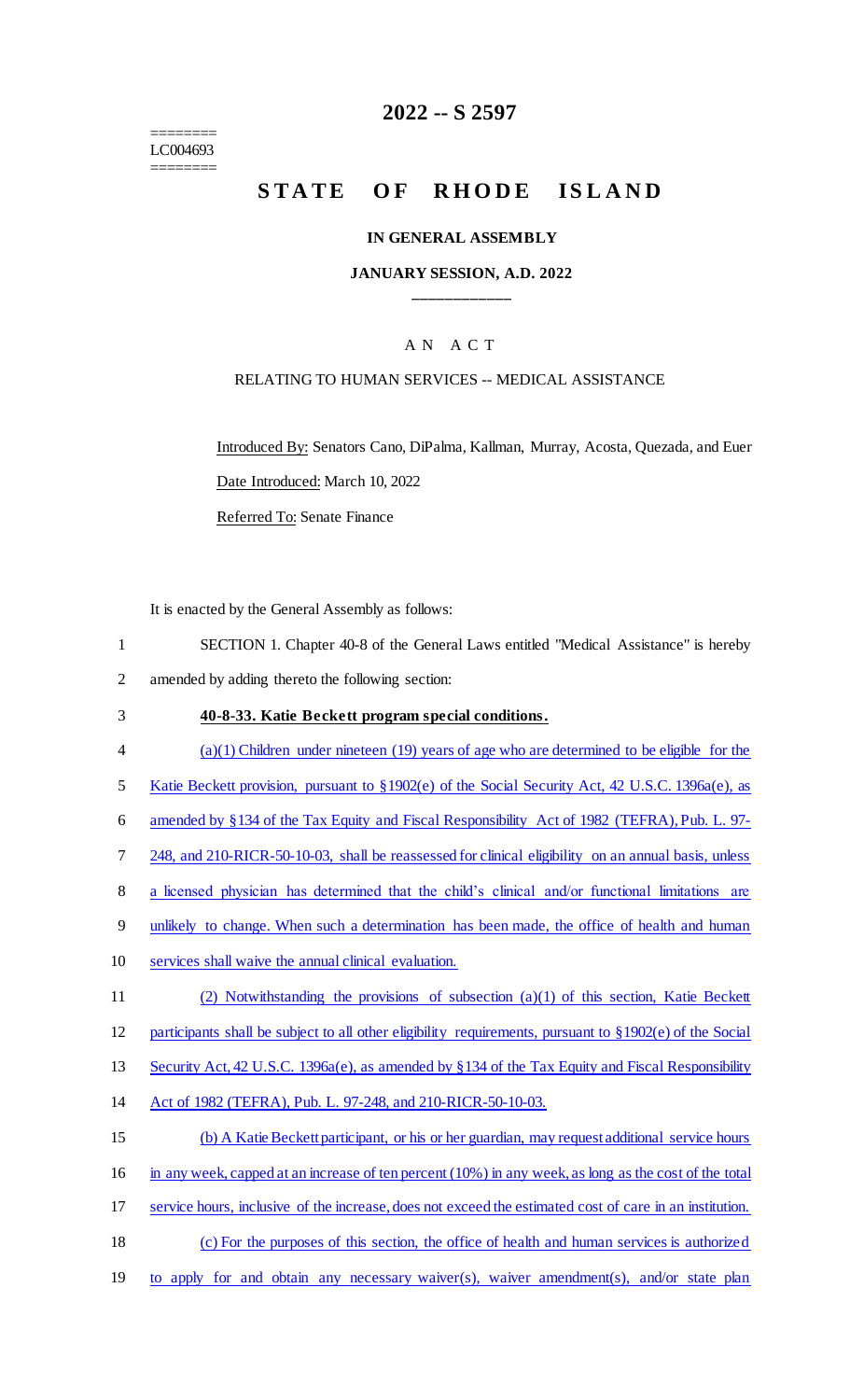- 1 amendments from the Secretary of the United States Department of Health and Human Services,
- 2 as appropriate.
- 3 SECTION 2. This act shall take effect upon passage.

======== LC004693 ========